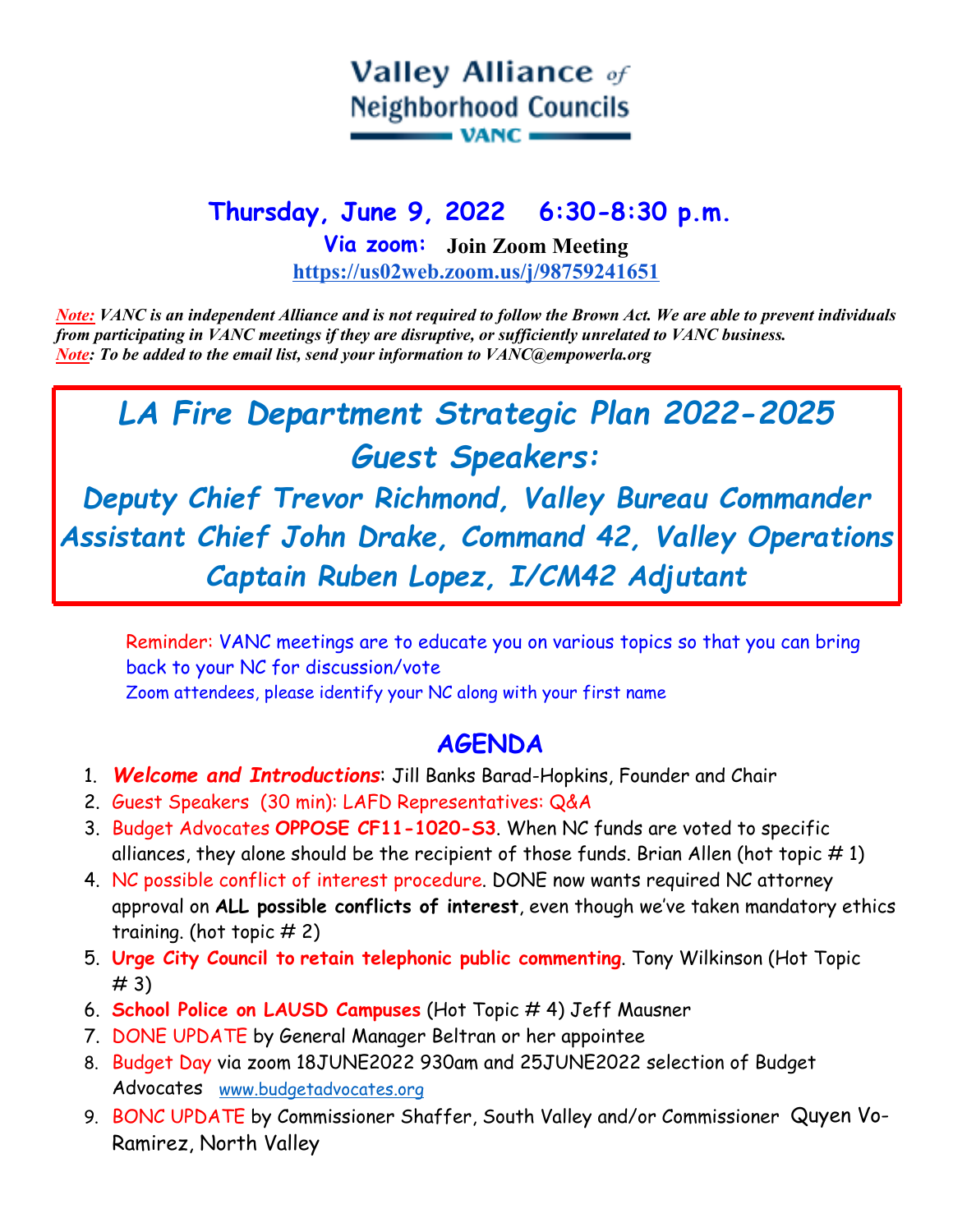#### **MARK YOUR CALENDAR**

**\*VANC Meeting Thursday, July 14, 2022: Speaker: LAUSD Supt.Alberto Carvalho**:  **\*PlanCheck 2nd Saturday of the month, details at www.plancheckncla.com**   *Educate yourself on City Planning and Land Use issues.*

## HOT TOPICS For June 9, 2022 **Valley Alliance** of **Neighborhood Councils**

1. **CF11-1020-S3** – would rename the Budget Advocates account to "budget advocacy" with no mention as to where the funds would go.

Recommended Motion:

The \_\_\_\_\_\_\_\_\_\_\_\_\_Neighborhood Council opposes Council File 11-1020-S3. Neighborhood Councils form alliances when they want to join together to work on something of common interest. We want to be able to contribute specifically to alliances we support. The name of the overall fund is not important. What is important is that every recognized alliance has the ability to raise its own funds and those funds are reserved for its use and its use alone. Our Neighborhood Council wants the ability to direct our funds to a specific alliance and not to a fund that is allocated without our input. We ask the motion be amended to make this clear.

2. June 2022 Monthly Profile

 If you are a board member and have a question about a possible conflict of interest on any matter coming before the neighborhood council, you are advised to follow this procedure:

1. First, you should directly contact your assigned NCAD Attorney. If you do not know which NCAD Attorney is assigned to work with your Neighborhood Council, contact your NEA for the information.

2. Once you are provided their contact information, you will directly email the NCAD Attorney about your concern.

Your email should include: Your name and best contact information, the NC you are a board member of, the subject matter coming before the board, the meeting date of when the item will come before the board (if known), and the reasons why you are reaching out about a potential conflict of interest.

The NCAD Attorney will contact you directly about your concern. If you do not receive a response before the meeting, **we highly recommend you move to table the item to a future meeting** to allow you additional time to receive the advice you need.